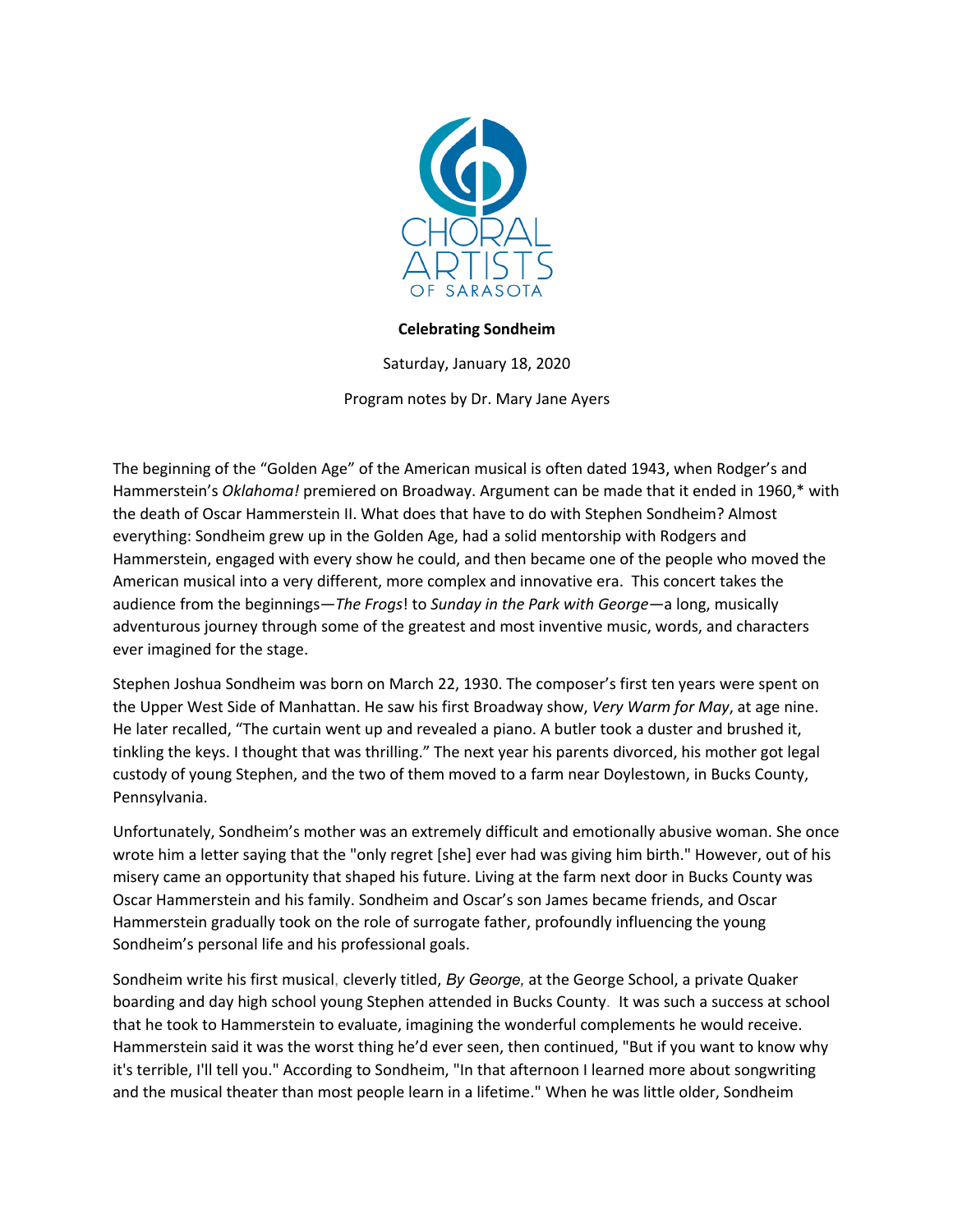became an assistant to Rodgers and Hammerstein, which gave him the extraordinary opportunity to work backstage, learning the inner workings of Broadway shows during rehearsals and productions. At the opening of *South Pacific*, Sondheim met director Hal Prince, with whom he would later collaborate for over ten years.

In addition to immediate feedback on his work, Hammerstein designed a huge project that would take Sondheim four years to complete—he finished at age 22. Hammerstein challenged Sondheim to write four separate musicals for his critique, each with one of the following conditions:

- Based on a play he admired (which became *All That Glitters*)
- Based on a play he liked but thought flawed; Sondheim chose Maxwell Anderson's *High Tor*
- Based on an existing novel or short story not previously dramatized, which became his unfinished version of *Mary Poppins* (titled *Bad Tuesday*) unrelated to the musical film and stage play scored by the Sherman Brothers
- An original, which became *Climb High*

None of these musicals were professionally produced, but what Sondheim learned in the process could not have been acquired elsewhere.

During his schooling at Williams College, Sondheim travelled to NYC for weekly 4-hour sessions with master classical composer Milton Babbitt, who was "a frustrated show composer." According to Sondheim, they spent the first hour dissecting Rodgers and Hart or George Gershwin (or others). They then proceeded to other forms of music (such as Mozart's *Jupiter Symphony*), critiquing them the same way. He said about Babbitt, "I am his maverick, his one student who went into the popular arts with all his serious artillery".

After several years of disappointments and near misses, Sondheim ran into playwright Arthur Laurents at a party. Laurents told him he was working on a musical version of *Romeo and Juliet* with Leonard Bernstein, but they needed a lyricist. He suggested Sondheim audition for Leonard Bernstein, and Sondheim became the lyricist for *West Side Story*. At the time of the premiere in 1957, Bernstein was age 39, Hal Prince was 29, choreographer Jerome Robbins was 38, and Sondheim was the baby of the group at 27. The initial run of *West Side Story* was 732 performances, followed by the 1961 film, world tours, and many other revivals, one of which is currently running on Broadway. After the premiere, Sondheim wrote to Bernstein, "May *West Side Story* mean as much to the theater and to people who see it as it has to us."

And so, Stephen Sondheim was launched into the world of Broadway, and from then on, he did it his way! His subject matter was often controversial, and his music misunderstood. But the Golden Age was over—the Age of Innocence was gone. The '60's and '70's were fueled by the reality check of the Civil Rights Movement, Anti-war protests, the Women's Movement, and huge changes in popular music. Rock and Roll (and country, and R & B, and Folk music) was definitely here to stay. America changed and the theater (usually reflective of current culture) had to change with it.

From *The Secret Life of the American Musical*, by Jack Viertel: "Broadway became something of a musical backwater. It certainly wasn't a place Lennon and McCartney, Carole King, Paul Simon, or Billy Joel thought about first…the most remarkable shift that occurred in the decade that followed was caused by a set of startlingly innovative musicals produced and directed by Harold Prince and written by